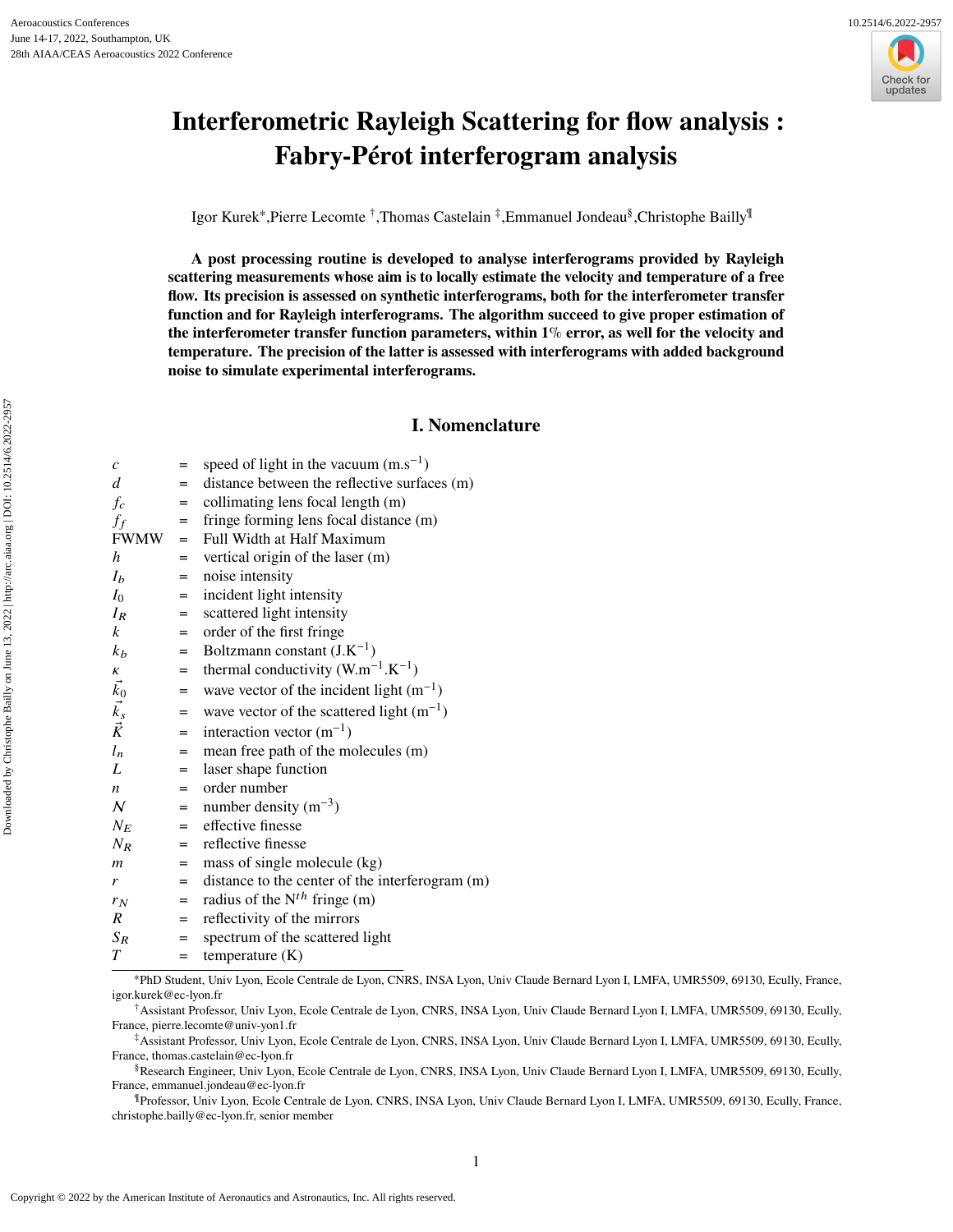| $\boldsymbol{u}$ | $=$ | velocity $(m.s^{-1})$                                                      |
|------------------|-----|----------------------------------------------------------------------------|
| $u_0$            | $=$ | velocity related to thermal effect $(m.s^{-1})$                            |
| $V_s$            | =   | sample volume                                                              |
| $\boldsymbol{x}$ | $=$ | dimentionless frequency                                                    |
| (X, Y)           | $=$ | Cartesian coordinate of the interferogram (m)                              |
| $(X_c, Y_c)$     | $=$ | coordinate of the interferogram center (m)                                 |
| $\mathcal{Y}$    | $=$ | Rayleigh scattering model parameter                                        |
| $\rho$           | $=$ | density $(kg.m^{-3})$                                                      |
| $\varphi$        | $=$ | phase shift                                                                |
| $\varphi_0$      | $=$ | phase shift at the pattern centre                                          |
| $\Phi_0$         | $=$ | rest of the phase shift at the centre                                      |
| $\gamma$         | =   | ratio of heat capacity                                                     |
| $\eta$           | $=$ | shear viscosity (Pa.s)                                                     |
| $\eta_b$         | =   | bulk viscosity (Pa.s)                                                      |
| $\theta$         | $=$ | angle of the incident light                                                |
| $\mu$            | $=$ | refractive index                                                           |
| $\chi_s$         | =   | scattering angle                                                           |
| $\lambda$        | $=$ | wavelength in the vacuum (m)                                               |
| $\lambda_0$      | =   | wavelenght of the incident light (m)                                       |
| $\lambda_s$      | =   | wavelenght of the scattered light (m)                                      |
| $\lambda_i$      | =   | interaction wavelength (m)                                                 |
| $\sigma$         | $=$ | FMHM of the laser shape function                                           |
| $\mathcal V$     | =   | frequency of the light (Hz)                                                |
| $v_s$            | $=$ | frequency of the scattered light (Hz)                                      |
| Δ                | $=$ | difference between the internal and external radii of the last annulus (m) |
| $\Delta v_T$     | $=$ | spectrum broadening due to temperature (Hz)                                |
| $\Delta \nu$     | $=$ | frequency shift due to bulk velocity (Hz)                                  |

## **II. Introduction**

There is a continuous interest in aeroacoustics for the development and application of advanced optical methods to non-intrusively characterize both the velocity and temperature of a flow. Interferometric Rayleigh Scattering (IRS) is a non intrusive and high frequency rate experimental technique that meets its challenges. IRS is one such method that allows for time-resolved measurements in fluid mechanics. The underlying physical process is that molecules submitted to an electromagnetic field such as light are excited and become secondary sources by scattering a part of this light. In a laboratory context, the primary light source can be a continuous wave (CW) [\[1–](#page-16-0)[6\]](#page-16-1) or a pulsed [\[7–](#page-16-2)[9\]](#page-16-3) laser. If the gas composition is constant, the total intensity of the Rayleigh scattered light is directly proportional to the gas density  $\rho$ . In a given volume control, as the number of scattering molecules increases, and consequently the density, the total scattered light increases proportionally. Therefore, the light intensity information can be used to determine the flow density. Moreover, in low speeds flows where the pressure fluctuations can be neglected with regards to the temperature and density fluctuations, the density information can also be used to retrieve the temperature fluctuations [\[10\]](#page-16-4). The spectral content of the scattered light provides information on bulk velocity and temperature of molecules in a given volume. The shift in frequency between the laser incident light and the Rayleigh scattered light is proportional to the bulk flow velocity  $u$  and the width of the spectral content of Rayleigh scattered light is related to the gas temperature  $T$ . Simultaneous and time resolved measurement of temperature, velocity and density [\[1,](#page-16-0) [2,](#page-16-5) [11\]](#page-16-6) is then achieved.

The spectrum of the Rayleigh scattered light is retrieved by using a Fabry-Perot interferometer. The latter produces an inteferogram in a shape of concentrinc rings. This work aims to develop and test a routine to analyse these interferograms. The method is inspired by the annular summing technique [\[12\]](#page-16-7), adapted for IRS measurements. A parametric study is made on synthetic interferograms to test the robustness of the method. The final aim of this contribution is to assess the uncertainty of real measurements for flow temperature and velocity due to the interferogram analysis process by itself.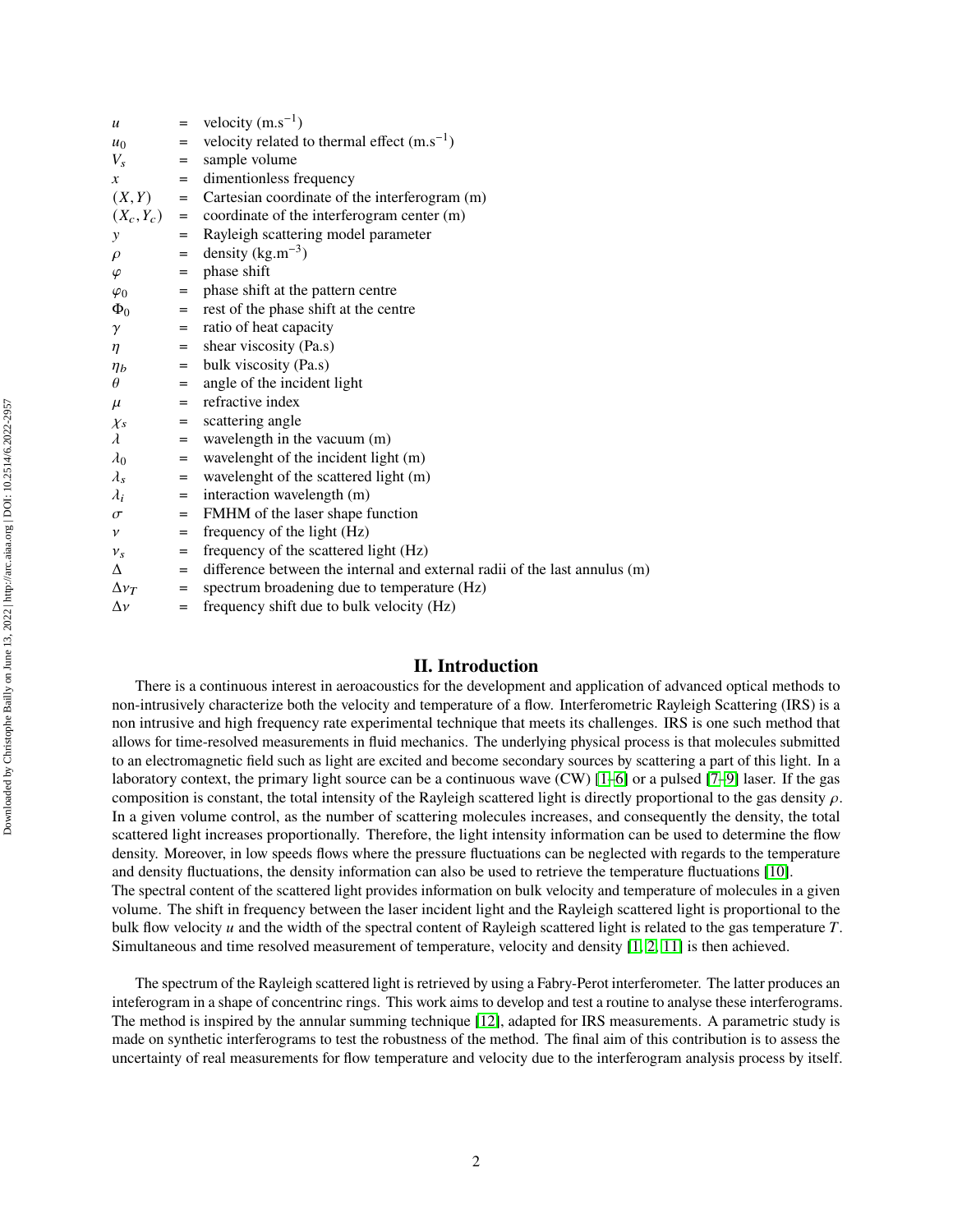## **III. Interferometric Rayleigh scattering**

## **A. Rayleigh scattering**

Rayleigh scattering describes as an elastic phenomenon, meaning that it does not change the internal energy of the molecule scattering the incident light [\[13\]](#page-16-8). Frequency shifts arise from translational motion of the molecules inducing a Doppler effect. The spectrum of the scattered light and its differences relatively to the spectral content of the incident light is representative of the molecules motion. In this work, the independent main sources of motion are thermal agitation and bulk velocity of the molecules, as the media is non reactive.

<span id="page-2-0"></span>Considering  $\vec{k}_0$  the wave vector of the incident light emitted by the laser,  $\vec{k}_s$  is the wave vector of the scattered light in the observation direction, and its wavelength is close to the incident one,  $\lambda_0 \simeq \lambda_s$ . The scattered light has a broadband spectrum, but each frequency component is analysed separately. The geometry of the scattering problem is shown in Figure [1.](#page-2-0) The sample volume  $V_s$  defines the intersection between the incident light beam and the observation optical axis. The observation angle of the scattering is noted  $\chi_s$ .



Fig. 1 Scattering vector diagram.  $\lambda_0$  and  $\lambda_s$  are the wavelength of the incident and scattered light respectively, with  $k_0$  and  $k_s$  their associated wavenumber. The angle between  $\vec{k_0}$  and  $\vec{k_s}$  is noted  $\chi_s$ ,  $\vec{u}$  and  $\vec{K}$  are the velocity **and interaction vector.**

 $\vec{K}$  is the interaction vector and is the bisector of the incident and scattered light wave vector. It is equal to:

$$
\vec{K} = \vec{k}_s - \vec{k}_0 \tag{1}
$$

and its norm  $K$  is given by :

$$
K = |\vec{K}| = \frac{4\pi}{\lambda_0} \sin(\chi_s/2)
$$
 (2)

while  $\lambda_i = [\lambda_0/2 \sin(\chi_s/2)]$  is the associated wavelength, referred to as the interaction wavelength.

#### <span id="page-2-1"></span>*1. Temperature effects*

The effect of temperature on the shape of the scattered light spectrum strongly depends on the gas regime, in the sense of the gas kinetic theory. These regimes are distinguished depending on the value of the parameter y, which corresponds to the ratio between the interaction wavelength  $\lambda_i$  to the mean free path  $l_n$  of the molecules and is therefore the inverse of the Knudsen number. The y parameter is used in most models to predict the shape of the scattered light spectrum according to certain flow parameters, as the Tenti S6 model [\[14\]](#page-16-9). It is known to be the more precise, with only 2% error on the spectrum in air [\[15\]](#page-16-10). This parameter can be expressed as: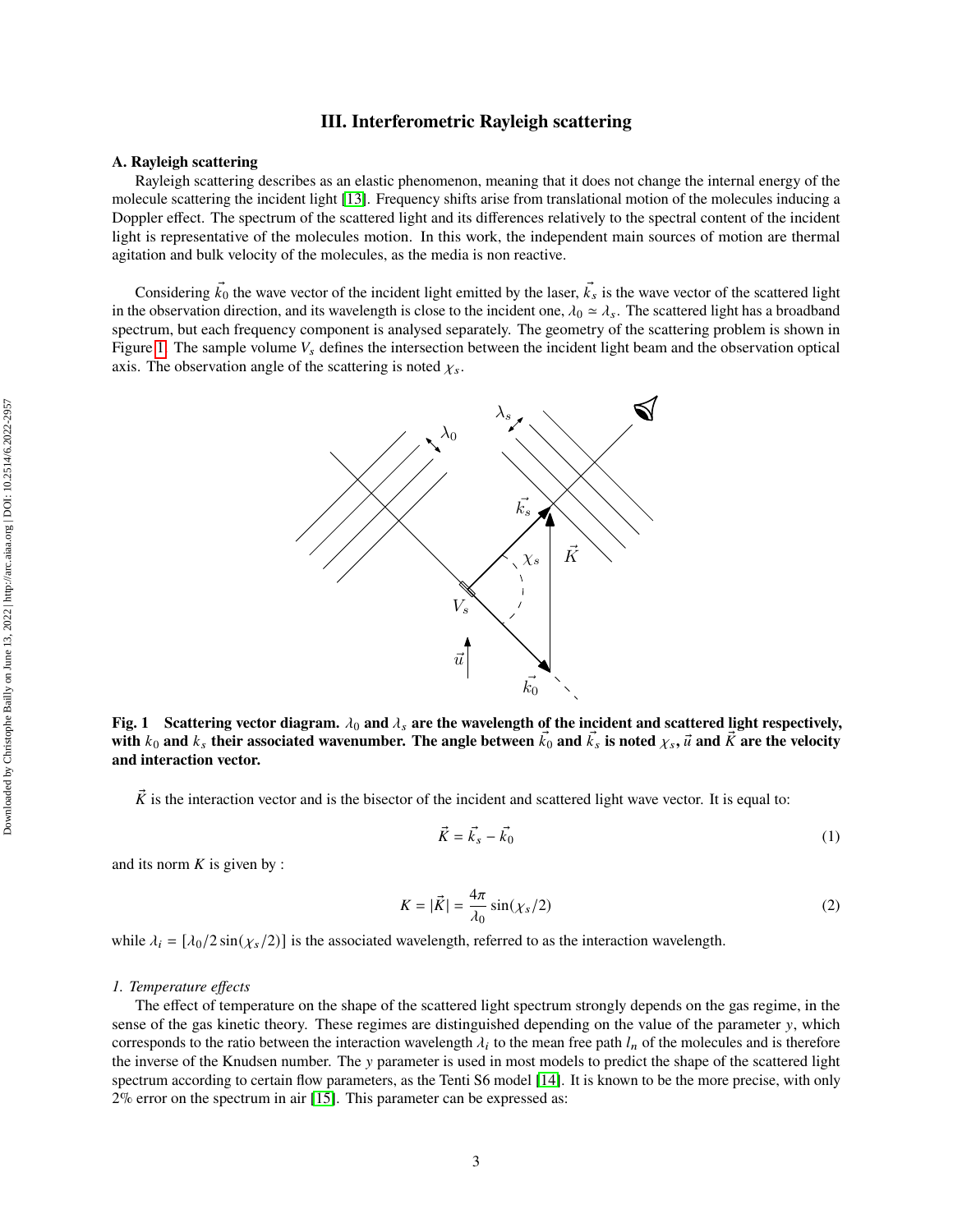$$
y = \frac{Nk_B T}{\sqrt{2}K u_0 \eta} \tag{3}
$$

The velocity  $u_0 = \sqrt{k_B T/m}$  is related to the thermal effect, where m is the mass of the molecule, N is the number density and  $k_B$  the Boltzmann constant.  $\eta$  is the shear viscosity of the gas, whose temperature dependence is expressed with the Sutherland formula [\[13\]](#page-16-8):

$$
\eta = \eta_0 \left(\frac{T}{T_0}\right)^{3/2} \left(\frac{T_0 + S}{T + S}\right) \tag{4}
$$

<span id="page-3-0"></span>with  $\eta_0 = 1.716.10^{-5} \text{ N.s.m}^{-2}$ ,  $T_0 = 273 \text{ K}$  and  $S = 111 \text{ K}$ . An example of spectral lineshapes in the different regimes  $(y=0.59, y=0.80, y=1.15)$  is shown in Figure [2,](#page-3-0) calculated with the S6 model at atmospheric pressure.



**Fig. 2 Spectral lineshape centred on the laser frequency of Rayleigh scattering in air at atmospheric pressure, calculated with the S6 model. — T=373 K (** $y=0,59$ **),**  $\cdots$  **T=293 K (** $y=0,80$ **), ... T=223 K (** $y=1.15$ **)** 

The first regime is called Knudsen regime, or collisionless regime. The mean free path of molecules is larger than the interaction wavelength, therefore  $y < 1$ . It corresponds to low density or high temperature. In this regime, the uncorrelated thermal motion of molecules provides a spectrum which has a symmetrical Gaussian shape. This is called the thermally broadened Rayleigh line. The scattering reflects the motion of the molecules.

For a gas at an absolute temperature  $T$  in the Knudsen regime, the expression for the spectrum broadening due to temperature is given by Miles [\[13\]](#page-16-8):

$$
\Delta v_T = \frac{K}{2\pi} \sqrt{\frac{8k_B T \ln(2)}{m}}\tag{5}
$$

where  $\Delta v_T$  is the Full Width at Half Maximum (FWHM) of the Gaussian line shape.

The second regime corresponds to the kinetic regime associated with high pressure or low temperature. A shorter mean free path is expected, which thus become of the same order as the interaction wavelength. This means that y is close to unity. In this regime, density fluctuations begin to contribute to the spectral shape. The origin of these density fluctuations are generally acoustic waves that travels at the speed of sound. This makes appear side bands, named Brillouin-Mandel'shtan scattering lines. These are sharply peaked in high pressure media. In this work, and in most aerodynamic applications the gas regime fells into the kinetic regime [\[1,](#page-16-0) [16\]](#page-16-11). This justifies the uses of a scattering model which can transcribe the features of the spectral shape.

The third and last regime starts when the interference length  $\lambda_i$  is greater than the mean free path. In these conditions the gas is at the hydrodynamic regime, and y is greater than unity. In this regime, the spectrum of the scattered light is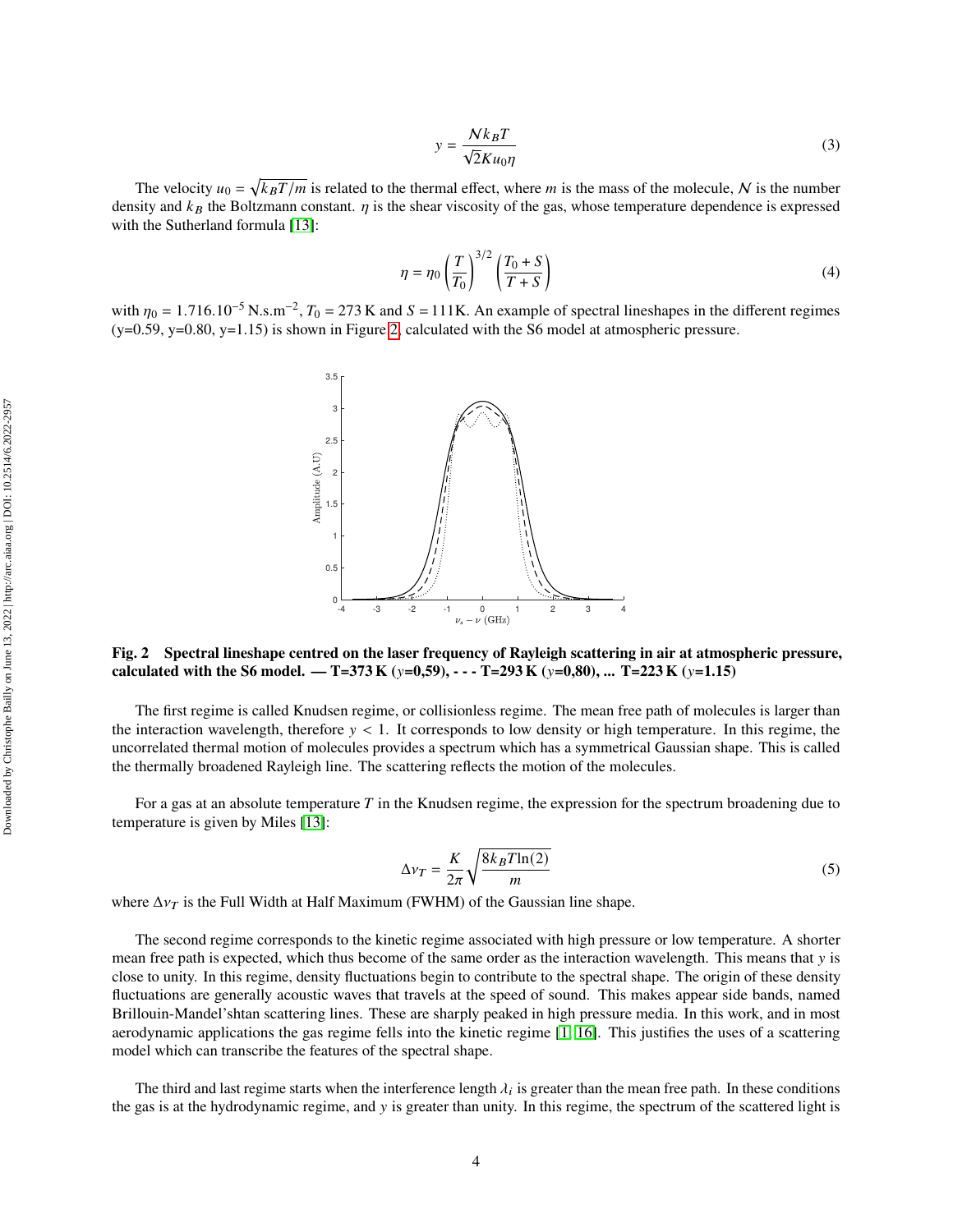composed of three peaks having a lorentzian shape. The acoustic sidebands are located at the frequency shift associated with the speed of sound in the media. Since the speed of sound is related to the temperature, these sidebands can be used to determine the temperature in the flow. The central peak is associated with the thermal diffusion rate. The central peak is also of importance, since the ratio of the total central peak intensity to the total sidebands intensity, for a single component gas, is  $\gamma - 1$ ,  $\gamma$  being the specific heat ratio.

In such models, the frequency of the scattered light  $v_s$  is usually normalised in units of x, defined as:

$$
x = \frac{2\pi (v_s - v)}{\sqrt{2}K u_0} \tag{6}
$$

which is centred at the frequency of the incident light  $\nu$ . This is convenient because it permits to express the frequency with regards to their shift compared to the incident light frequency  $\nu$  and not in absolute frequency, which are usually very high. With this formulation, x takes a zero value for a frequency  $v_s$  equal to the frequency of the incident light. Moreover, the spectrum of the scattered light  $S_R$  is only a function of these two parameters x and y.

The S6 model consider gas as a single species and with spherical particles. Its inputs are the properties of the gas, such as the shear viscosity  $\eta$  the bulk viscosity  $\eta_b$  and the thermal conductivity  $\kappa$ . These can be those of pure nitrogen [\[1\]](#page-16-0), even though oxygen and other gases are also present in air. However air can be considered as an effective single-component gas with temperature-scaled values for the relevant macroscopic transport coefficients [\[15\]](#page-16-10). That is the approach followed here. For a fixed gas composition, the spectral shape of the scattered light only depends on the temperature  $T$ .

#### *2. Flow velocity effects*

In addition to small-scale motion related to temperature effects, there may be particular motion related to convection, as in the case of a gas flowing with velocity  $\vec{u}$ . From the point of view of the scattered light spectrum, molecular convection results in a frequency shift of the entire spectrum. This  $\Delta v$  offset is expressed by the scalar product:

$$
\Delta v = \frac{1}{2\pi} \vec{u} \cdot \vec{K} \tag{7}
$$

Equivalently, we can define an angle  $\delta$  between the velocity vector and the interaction vector. The frequency shift can then be recast as:

$$
\Delta v = \frac{2u}{\lambda} \cos(\delta) \sin(\chi_s/2)
$$
 (8)

By imposing  $\chi_s = 90^\circ$  and  $\vec{K}$  collinear with  $\vec{u}$  such as represented Figure [1,](#page-2-0) the previous relationship becomes:

$$
\Delta v = \frac{\sqrt{2}}{\lambda_0} u \tag{9}
$$

The parameter  $x$  is redefined to take into account this Doppler shift leading to:

<span id="page-4-0"></span>
$$
x = \frac{2\pi (v_s^* - v)}{\sqrt{2}K u_0}
$$
 (10)

where  $v_s^* = v_s + \Delta v$ . The effect of a Doppler shift on the spectrum induced by a 260 m/s flow velocity is represented on Figure [3.](#page-5-0) Compared to the spectrum in Figure [2](#page-3-0) for the same temperature, the whole spectrum is now shifted in frequency of  $\Delta y$ . These principles apply to any particle in the flow that scatters light, such as undesirable dust.

Velocity effects can also have an impact on the Rayleigh spectral shape. Indeed, turbulent velocity fluctuations can alter the spectrum, and wash out spectral shapes features, such as Brillouin peaks that appears when the scattering angle decreases. However, this effect is negligible for  $\chi_s$  =90° [\[17\]](#page-16-12), and is therefore not taken into account in this study.

#### **B. The Fabry-Pérot interferometer**

A Fabry-Pérot interferometer is used to decompose the scattered light. An extensive description of the instrument and underlying theory can be found in [\[18\]](#page-16-13). The Fabry-Pérot acts as a sharp bandpass filter whose transmittance depends on the wavelength  $\lambda$  of the incident light in the vacuum, the angle  $\theta$  of the incident light with respect to the optical axis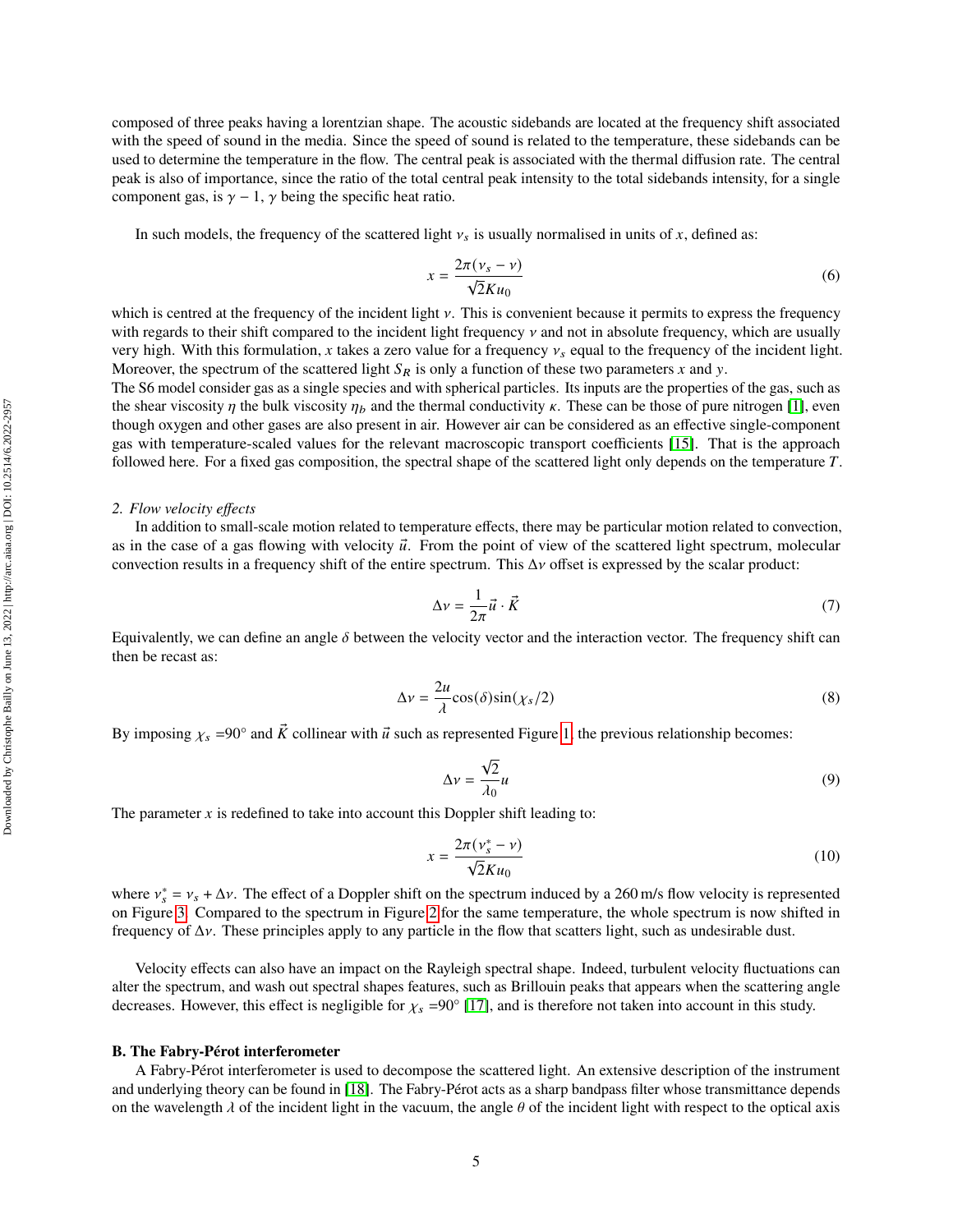<span id="page-5-0"></span>

**Fig. 3 Rayleigh spectrum calculated with the Tenti S6 model for air at T=293 K at atmospheric pressure. The Doppler shift corresponds to a bulk velocity of 260 m.s**−<sup>1</sup> **.**

<span id="page-5-1"></span>

**Fig. 4 On the left, a Fabry-Pérot interferometer arrangement with a collimated source. On the right, simulated interferogram: the fringes are formed in the image plane by the fringe forming lens.**

inside the cavity, the refractive index  $\mu$  of the medium separating the two mirrors and the separation  $d$  between the surfaces.

We choose an optical assembly represented in Figure [4](#page-5-1) including 2 lenses: a collimation lens at the focus of which is the object plane, and a fringe forming lens, of focal length  $f_f$ , at the focus of which is placed the image plane. In the object plane there is a light source of wavelength  $\lambda$ . In the same configuration as that represented in Figure [4](#page-5-1) but without Fabry-Pérot, it is assumed that the illumination of the image plane is homogeneous, and noted  $I_0$ .

For the Fabry-Pérot displayed in Figure [4,](#page-5-1) and for an incident light beam forming an angle  $\theta$  with the optical axis, successive reflections on the mirrors of the interferometer induce a path difference between the different rays leaving the interferometer with the same angle  $\theta$ . The interferogram forming on the image plane is directly conditioned by the phase shift distribution  $\varphi$  in this plane:

$$
\varphi = \frac{4\pi\mu d\cos(\theta)}{\lambda} \tag{11}
$$

The light intensity distribution in the image plane is given by [\[18\]](#page-16-13):

<span id="page-5-2"></span>
$$
I_{\rm FP}(\varphi) = I_0 \left[ 1 + F \sin^2 \left( \frac{\varphi}{2} \right) \right]^{-1} \tag{12}
$$

where the term  $F$  is defined from the mirror reflectivity  $R$ :

$$
F = 4R/(1 - R)^2 \tag{13}
$$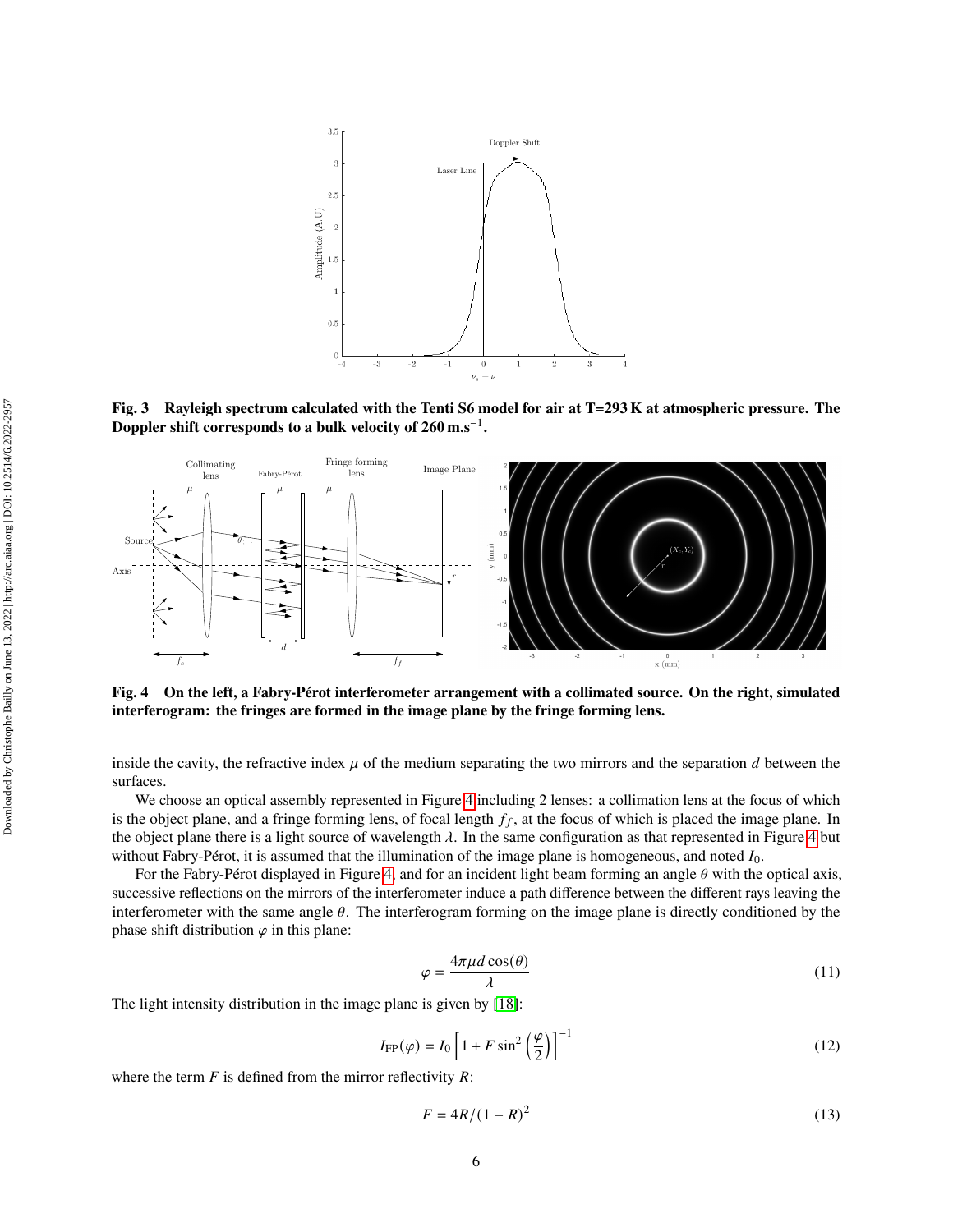<span id="page-6-0"></span>

**Fig. 5 Top: Intensity distribution in function of the phase shift; bottom: Intensity distribution in function of the radius.**

A typical interferogram is shown in Figure [4.](#page-5-1) The interferogram consists of an ensemble on concentric rings, or fringes. The width of these rings is a characteristic of the device; it is directly linked to  $F$ , and is usually expressed using the ideal reflective finesse  $N_R$ . In order to introduce this quantity, we use the expression of  $I_{FP}$  given by Eq. [\(12\)](#page-5-2) according to the phase shift  $\varphi$ , plotted in Figure [5.](#page-6-0) In such a distribution, maxima arise for  $\varphi = 2\pi n$  where *n* is an integer corresponding to the order number. The phase shift  $\varphi$  between successive orders *i.e* between two maxima in this plot, is  $2\pi$ . The ideal reflective finesse  $N_R$  corresponds to the ratio between this interval for  $\varphi$  and the interval corresponding to the *Full-Width at Half-Maximum*, noted  $FWHM_{\varphi}$  of a peak:

$$
N_R = \frac{2\pi}{\text{FWHM}_{\varphi}}\tag{14}
$$

Expressing FWHM<sub> $\varphi$ </sub> from Eq.[\(12\)](#page-5-2), we obtain for  $N_R$ :

$$
N_R = \frac{\pi\sqrt{F}}{2} \tag{15}
$$

Moreover, the phase shift  $\varphi_0$  at the center of the interferogram, that is for  $\theta = 0$ , is given by:

$$
\varphi_0 = \frac{4\pi\mu d}{\lambda} \tag{16}
$$

We can thus express the phase shift  $\varphi$  from  $\varphi_0$ , and using the small angle approximation for  $\theta$ , the following relation can be derived:

$$
\varphi = \varphi_0 \left( 1 - \frac{1}{2} \left( \frac{r}{f_f} \right)^2 \right) \tag{17}
$$

Therefore, only two instrument parameters take part into the expression of  $I_{FP}$ :  $N_R$  (or equivalently F or R), related to the mirror reflectivity, and  $\varphi_0$ , including every other physical parameters characteristics of the Fabry-Pérot  $(d, \mu)$  and its using ( $\lambda$ ). To determine  $\varphi_0$ , which can vary according to the ambient temperature conditions during its use, we will rely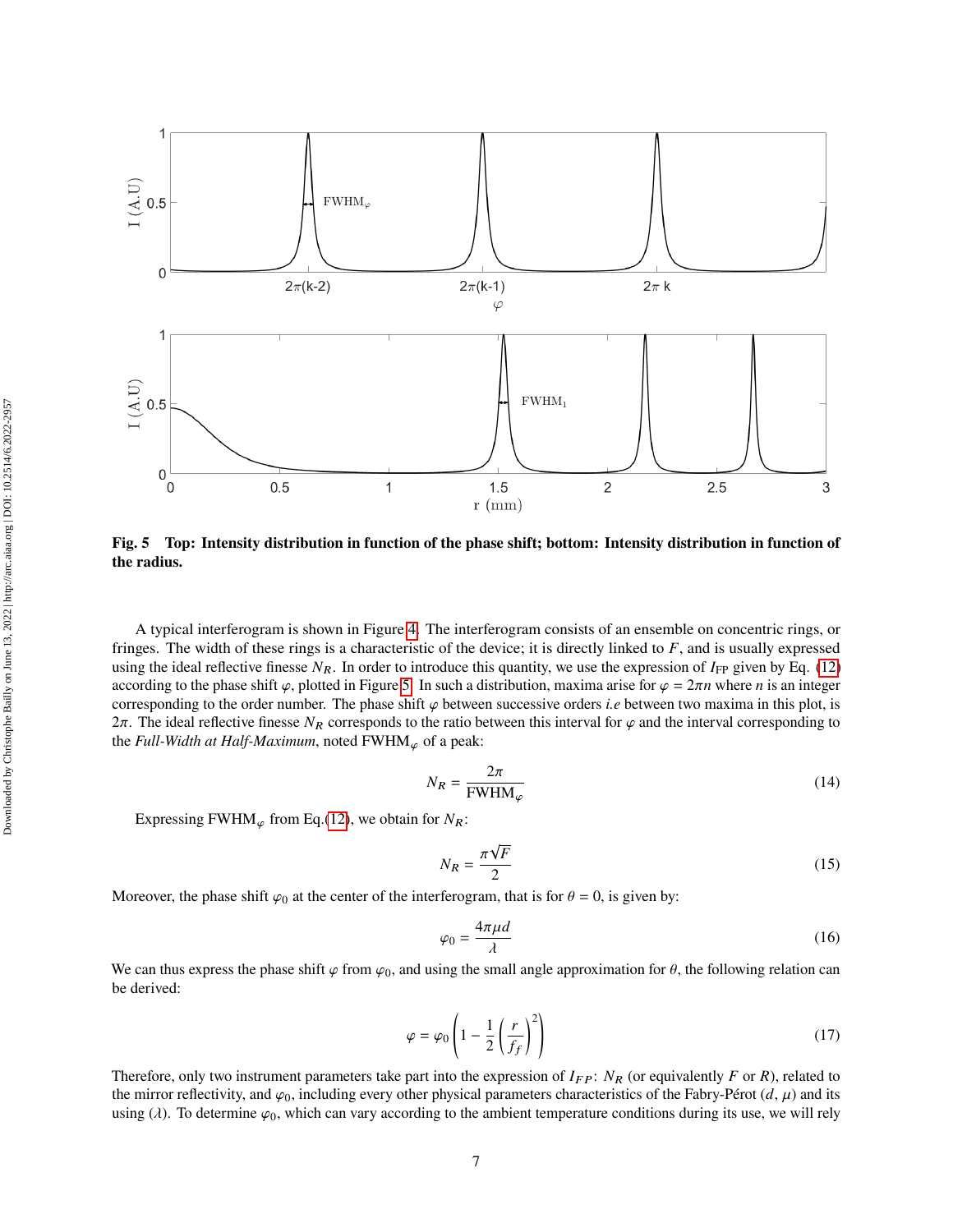on the radii  $r_N$  of the different rings of the interferogram. Indeed, recalling that rings forms for  $\varphi = 2\pi (k - (N - 1))$ , with k the first ring order, and N the index of the ring, we can introduce  $\Phi_0$  defined as the rest modulo  $2\pi$  of the phase shift at the center, using the first ring's equation:

$$
\varphi_1 = 2k\pi = \varphi_0 - \frac{\varphi_0}{2} \left(\frac{r_1}{f_f}\right)^2
$$
  

$$
\varphi_0 - 2k\pi = \frac{\varphi_0}{2} \left(\frac{r_1}{f_f}\right)^2 = \Phi_0
$$
 (18)

<span id="page-7-0"></span>Then, deriving the equation for the  $N^{\text{th}}$  ring, the relation between the successive radii and  $\Phi_0$  is:

<span id="page-7-2"></span>
$$
r_N = r_1 \left(\frac{2(N-1)\pi}{\Phi_0} + 1\right)^{1/2} \tag{19}
$$

Finally, recalling that in Eq.[\(12\)](#page-5-2) the term  $F \sin^2(\varphi/2)$  is necessarily 1 when  $I_{FP} = I_0/2$ , the relation linking the interferometer finesse to the FWHM of the radial intensity distribution  $I(r)$  on the first ring , noted FWHM<sub>1</sub> is:

<span id="page-7-1"></span>
$$
N_R = \frac{\pi}{2\sin\left(\frac{\varphi_0}{8}\frac{2r_1\text{FWHM}_1}{f_f^2}\right)}
$$
(20)

In general, the ideal finesse  $N_R$  corresponds to a value which can only be approximated in an experimental context. In practice, a slight angle between the mirrors, a slight misalignment of the optical axis, a focusing error and all the imperfections require defining an effective fineness  $N_E$ , found lower than the ideal finesse by a few units.

#### **C. Interferogram analysis**

The analysis of the scattered light interferogram consists of a two step process. First, the Fabry-Pérot characteristics need to be modeled. This is done by investigating the response of the instrument to a monochromatic light, namely the laser light. Based on the instrument function parameters determined experimentally, the interferogram obtained from the scattered light is examined.

#### <span id="page-7-4"></span>*1. Interferometer transfer function*

The interferogram depends on physical parameters related to the Fabry-Pérot that are prone to drift over time or subject to uncertainties. The Fabry-Pérot characteristics are known within a certain error margin, typically 0.01 mm for the spacing d without considering possible tilt. Uncertainties in the phase shift  $\varphi$  due to small error in d,  $\mu$  or  $\lambda$  can be significant. Moreover, the effective finesse depends on the quality of the components on the optical chain, and the precision in the arrangement on those, typically the distance between the lens  $L_f$  and the image plane.

These parameters are involved in the transfer function of the instrument at a given time. The transfer function, which is defined by the two parameters  $\Phi_0$  from Eq. [\(18\)](#page-7-0) and  $N_R$  from Eq [\(20\)](#page-7-1), is determined by analysing the interferogram obtained for a pure monochromatic light referred to as reference interferogram. On an experimental interferogram, background noise  $I_b$  has to be taken into account. The light intensity including the effective finesse and this background noise is given by:

<span id="page-7-3"></span>
$$
I_{\rm FP}(r) = \frac{I_0}{1 + \left(\frac{2N_E}{\pi}\right)^2 \sin^2\left(\frac{\varphi}{2}\right)} + I_b
$$
\n(21)

A non-linear least square minimization algorithm is performed in order to find the parameters  $\Phi_0$  and  $N_R$ , which will define the instrument function. The procedure minimizes the difference between the experimental interferogram and its theoretical counterpart, initially computed with guesses. The input parameters are the phase at the center  $\Phi_0$ , the effective finesse  $N_E$ , and the incident and noise intensity  $I_0$  and  $I_b$ , whose initial values are the maximum and minimum intensities. The first guesses of  $\Phi_0$  and order k are obtained by detecting the radii of the successive fringes  $r_N$  and using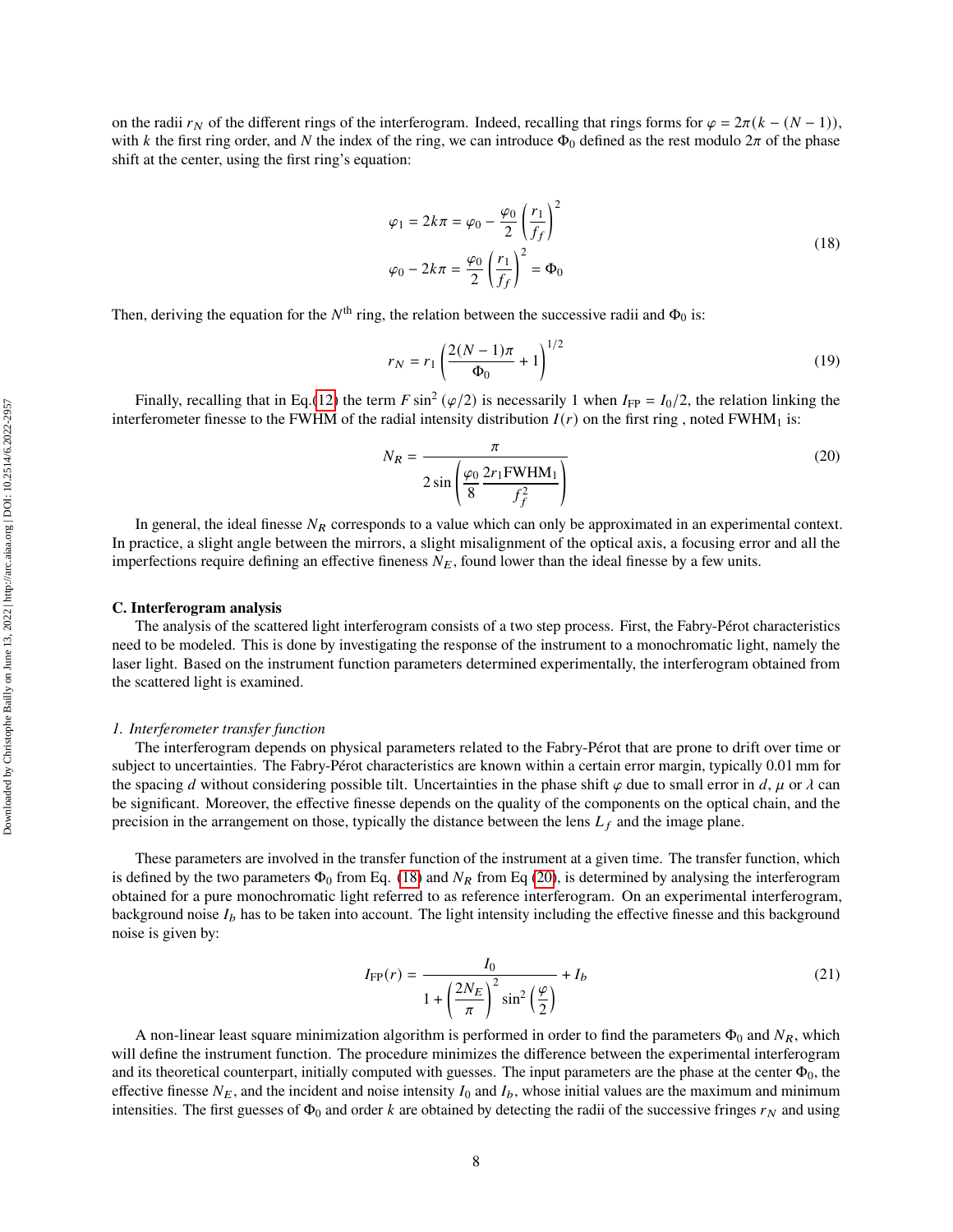#### Eq. [\(19\)](#page-7-2) and [\(18\)](#page-7-0). Furthermore, the initial guess of  $N_E$  is determined using Equation [\(20\)](#page-7-1).

The coordinates of the interferogram center  $(X_c, Y_c)$  are determined by binary filtering the interferogram and applying the Hough transform for circle detection. To minimise the error on the centre detection, several circles are considered, and the mean result is used. The image is then converted into a one-dimensional dataset: pixel intensity level as a function of radial distance from the centre. A routine is developed to increase the precision of the centre using the 1D dataset. The initial detection gives an interferogram with a certain FWHM. An error in the centre detection will broaden the rings and therefore the FWHM. Several centre position around the initial detection are tested, to find the smallest FWHM. The interferogram is then re-binned around this new centre position. The 1D data are then averaged over segments centered on reference rays  $r_i$ , of decreasing width with  $r_i$ , which amounts to averaging the intensity distribution over annular regions of the image of increasing average radius. The width of these rings depends on the average radius, so that the area covered by an annular region is identical from one region to another [\[12,](#page-16-7) [19\]](#page-17-0). The outer radius  $r_i$  of the *i*-th ring region is defined using the difference  $\Delta = r_{\text{max}} - r_{\text{max}-1}$ , refereed to as bin size, between the inner  $r_{i\text{max}-1}$  and outer radii  $r_{i\text{max}}$  of the last ring :

$$
r_i = \sqrt{i(2r_{i\text{max}} - \Delta)\Delta}
$$
  
\n
$$
r_i = \sqrt{i}r_1
$$
\n(22)

#### *2. Rayleigh interferogram*

The Rayleigh image is actually the convolution of the Rayleigh scattered light spectrum  $S_R(x, y)$  and the instrument function  $I_{FP}(x, r)$  given by Eq [\(21\)](#page-7-3), determined in the first step. The instrument function was modelled for the laser incident light frequency, assuming a perfectly monochromatic light. Any phase change induced by a light wavelength different than that of the laser is measured as a relative change from that of the incident light. The frequency of the Rayleigh scattered light is expressed with the  $x$  parameter from Eq. [\(10\)](#page-4-0). The phase is therefore due to wavelength difference, and is expressed as:

$$
\varphi = \varphi_0 \left( 1 - \frac{1}{2} \left( \frac{r}{f_f} \right)^2 + \frac{\lambda_0 u_0 \sqrt{2} x}{c \lambda_i} \right) \tag{23}
$$

The instrument function is thus modelled for every frequency covered by the scattered light. In absence of any extraneous noise and light, the intensity of the Rayleigh scattered light on the camera is [\[1\]](#page-16-0):

<span id="page-8-0"></span>
$$
I_{\text{Rayleigh}}(r) = I_R \int_{-\infty}^{\infty} S_R(x, y) I_{\text{FP}}(x, r) dx
$$
\n(24)

where  $I_R$  is the intensity of the scattered light. The spectrum  $S_R$  defined as stated in Sec [III.A.1](#page-2-1) is computed using the Tenti S6 model. The code used is the MATLAB<sup>®</sup> transcription of the Pan *et al.* [\[20\]](#page-17-1) FORTRAN<sup>®</sup> code. The modelled radial distribution of intensity is obtained by convoluting the spectrum and the instrument function, using Eq. [\(24\)](#page-8-0). Using the optical setup of Figure [4,](#page-5-1) the Rayleigh image contains the laser beam modulated by the interferometer. Indeed without the interferometer, the laser beam would be observed in the image plane. The interferometer being on the optical path, it modulates the image according to the frequency content and the position of the source. That is why only circle arcs are observed. Only a part of this image is used, corresponding to the arcs of circle at their maximum intensity. This truncated image is converted into a one-dimensional dataset following the procedure described in the previous section. Then the temperature  $T$  and velocity  $u$  are found, as for the instrument function, with the non-linear least square minimisation *lsqnonlin* from MATLAB©.

## **IV. Test method**

Evaluation of the precision of the interferogram processing routine is carried out on the basis of synthetic interferograms. These interferograms have been generated such that they have the same order of magnitude in annulus width, annulus radii, and SNR ratio as the experimental setup being currently developed at the laboratory. The interferograms being generated with known parameters, the error made while retrieving them from the image analysis can be assessed.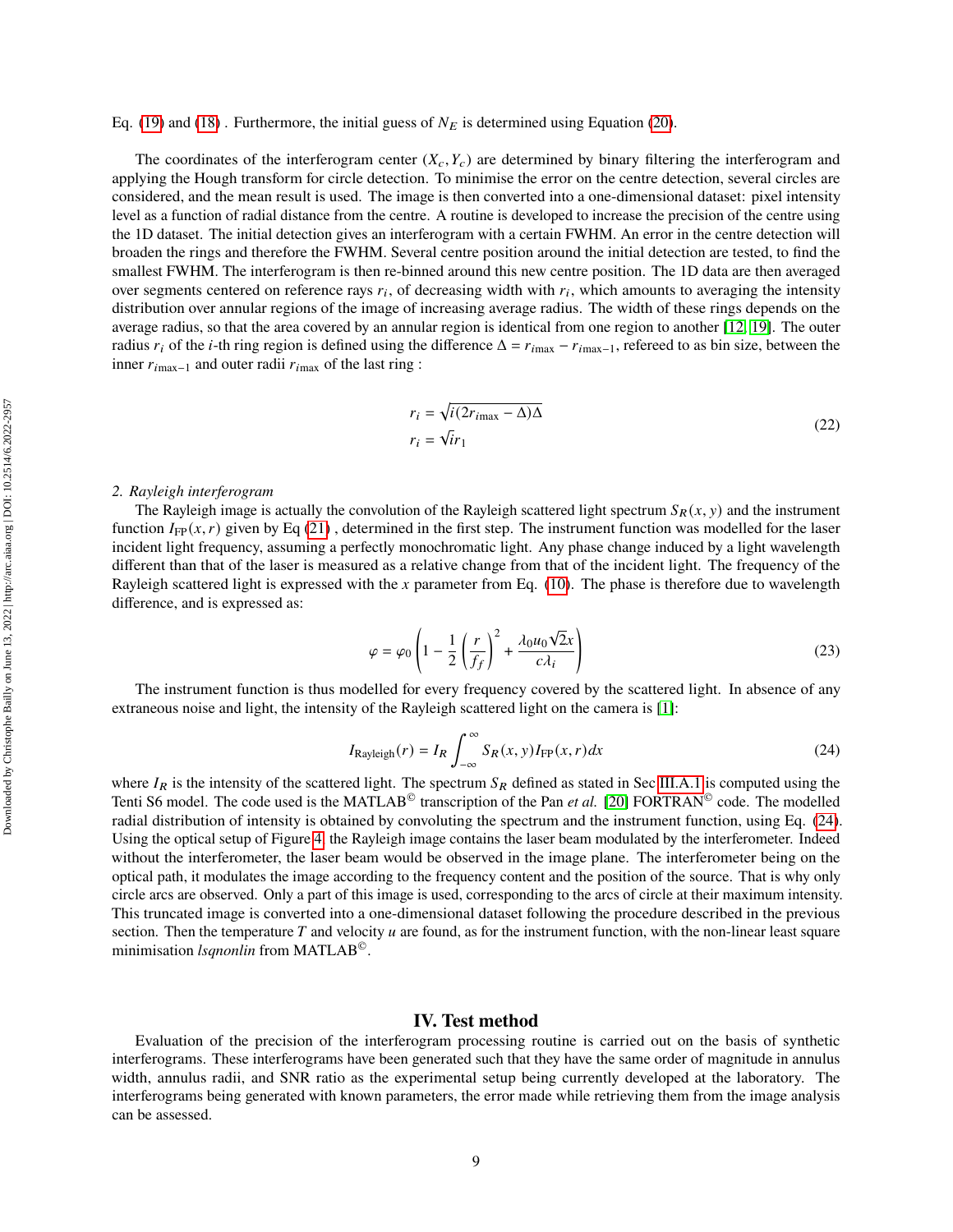#### <span id="page-9-0"></span>**A. Synthetic interferogram generation**

The relevant parameters of the optical setup simulated are the camera sensor resolution, 153,8 px/mm and the focal distance  $f_f$  =300 mm of the lens  $L_f$ . To simulate the integration effect on the camera pixel, images are generated with over discretization, typically 40 points per pixel, and are rasterized. Therefore, as the fringe width decreases from the center, the intensity of the maxima decreases with increasing  $r$ . The mirrors mounted in the interferometer provided by SLS Optics Ltd., have a reflectivity of 89%  $\pm$  1%. This corresponds to a factor  $F = 294^{+66}_{-50}$  and a reflective finesse  $N_R = 26^{+3.8}_{-1.5}$ . The  $N_R$  chosen is thus 26. The mirrors are separated by spacers made of Ultra Low Expansion (ULE) glass by a distance  $d = 20$  mm.

A laser beam shape function is determined to simulate the arc of circle of the Rayleigh interferogram. It has a unique peak level in the direction parallel to the beam and is a Gaussian in the direction perpendicular to the beam. It depends on the vertical origin h of the laser on the image and its FWHM  $\sigma$ . The angle  $\theta$  is assumed to be close to zero. The Gaussian function is then given by :

$$
L = 2\sqrt{2\pi}\sigma e^{\left(\frac{-(Y-h)^2}{2\sigma^2}\right)}
$$
\n(25)

From the observation of the laser shape,  $\sigma$  is assumed to be 0,2.10<sup>-3</sup> m. *h* is chosen so that the beam is at the image center, although the beam is on the median axis of the image or not depending on the optical adjustments that were made before the acquisition, and independently of the analysis that is made of this image a posteriori. Synthetic Rayleigh interferograms are generated corresponding to different flow conditions. The temperature and pressure conditions corresponds to those encountered in most experiments and thus fall into the kinetic regime. We simulate interferograms obtained under different flow conditions, at  $P=1$  bar and  $T=293K$ . Under these thermodynamic conditions, the gas diffuses incident light according to the kinetic regime described in Sec [III.A.1.](#page-2-1) Three flow velocities are considered here, 0., 260 and 261 m/s. Two high speed jets are considered with close velocities. This is done to ensure that small velocity variations can be detected. The room temperature  $T$  is arbitrarily chosen.

#### <span id="page-9-1"></span>**B. Parametric study**

#### *1. Interferometer transfer function characterisation*

The main parameter of the procedure to obtain the 1D dataset from the 2D image is the value of the bin size  $\Delta$ . parametric study is performed to determine the optimal value of this parameter. From the same image, the procedure of transfer function determination described in Sec. [III.C.1](#page-7-4) is carried out with increasing values of Δ, expressed as a fraction of pixel. The values range from 0.05 to 1.4 times the pixel length. A second parameter of interest is the focal length  $f_f$ . Typically, manufacturers gives precisions of the order of the  $\%$ , and focometry methods such as the Bessel method achieve the same order of precision. The procedure is then carried out with varying values of  $f_f$  as input parameters, from 290 to 310 mm, when the value used for the image generation is 300 mm.

Finally, during an acquisition, the value of  $\Phi_0$  is likely to be subject to a minor drift because of temperature variations. However, this variation does not induce a change of ring order because its relative magnitude with respect to  $2\pi$  remains below 6% per degree of temperature change. Several interferograms are generated, with variations around an initial value from  $\Phi_0 - \epsilon$  to  $\Phi_0 + \epsilon$ , where  $\epsilon$  ranges from 0 to 3%×2 $\pi$ . Ultimately, this aims at assessing the precision of the determination of  $\Phi_0$ .

For each iteration, the obtained finesse  $N_E$  and phase  $\Phi_0$  are compared to their original values. No noise is added to the synthetic interferograms at this step, since the signal to noise ratio (SNR) is expected to be really high ( $\approx$ 1500) in an experimental context.

#### *2. Rayleigh interferogram characterisation*

There are two main causes of error in the analysis of the Rayleigh interferogram. The first one would be an error in the determination of the interferometer transfer function. Roughly, a bias in the determination of the finesse would lead to an error in the temperature estimation, and an error in the determination of  $\Phi_0$  would lead to an error in the velocity estimation. Then a second cause of error would be the analysis of the Rayleigh image in itself. The quality of the image can be in cause, especially the SNR. In an experimental context, it is especially difficult to obtain a good SNR with non-intensified cameras capturing Rayleigh scattered light induced by 5W incident illumination and an image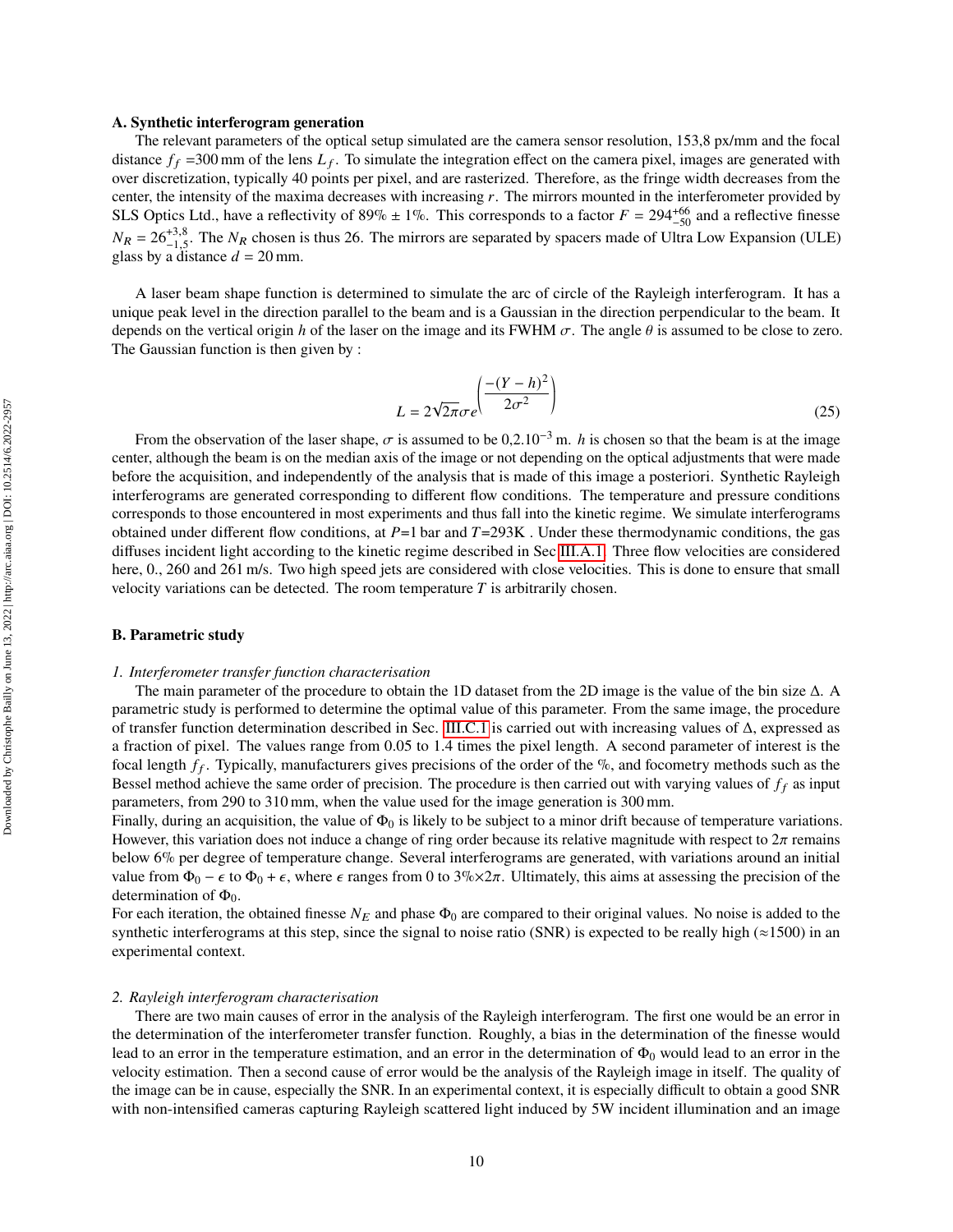without dust contamination. In the present experimental set-up, preliminary measurements shown that SNR of 3 can be expected. Moreover, the selection of a portion of the image, as stated in Sec. [\(IV.A\)](#page-9-0), can induce a bias in the annular summing procedure. Indeed, as the the intensity is not homogeneous for one radius, the 1D dataset can be biased. The image portion taken into account is at the center of the interferogram, and has a 20 pixel height. Only one fringe is used here, to ensure a punctual probed volume (see Figure [1\)](#page-2-0).

To assess the precision of the Rayleigh image treatment, interferograms are analysed with the prescribed, thus exact, transfer function, so that the only cause of error is induced by the Rayleigh interferogram processing in itself. This is done first from an analytical curve computed from Eq.[\(24\)](#page-8-0), and then from the interferogram. This aim to asses the bias which can be caused by the annular summing and the image quality. The parametric study on the bin size will be carried out again, as less pixels are taken into account. This parametric study is made with the prescribed transfer function, and noisy images, since the advantage of the annular summing technique is to attenuate irregularities of the image. Several interferograms with added noise will be computed to establish a statistical estimation of the procedure's sensibility to the image noise. The generated noise is a random noise with a uniform distribution, and a set of 500 images is generated. The goal is to reproduce the camera sensor noise, at a SNR value of 3.

Finally, interferograms are processed with the transfer function from image analysis (Sec [IV.B.1\)](#page-9-1). These are the set of three interferograms corresponding to the flow conditions stated in the previous section. The comparison is made for one flow condition between the results obtained from the analytical curve of radial intensity distribution both with the prescribed and with the determined transfer function, and from the Rayleigh interferograms again with the known and determined transfer function.

## **V. Results**

#### **A. Reference interferogram analysis**

The results of the optimal bin size  $\Delta$  determination are now reported. The finesse determination is shown in Figure [6a.](#page-11-0) The better fit is obtained for  $\Delta = 0.1$  pixel length. For smaller values, the 1D dataset is over sampled and the procedure fails to give a reasonable estimation, up to 50% of error to the expected value. For larger values of Δ around 1 px, the relative error increases up to 20%. Figure [6b](#page-11-0) shows the results on the reference phase  $\Phi_0$ . Except when the data are over sampled, no clear variation of  $\Phi_0$  are observed and the relative error to the expected value is well under 1%. Finally, the evolution of the total relative error is shown in Figure [6c.](#page-11-0) The total error follows the evolution of the error on the finesse, and increases up to 20%. Therefore, the optimal value of  $\Delta$  for determining the transfer function of the interferometer is 0.1 pixel length. All the following transfer function are computed using this value.

The results of the procedure with a change in the value for  $f_f$  are represented in Figure [7.](#page-12-0) As shown by the two first Figures [7a](#page-12-0) and [7b,](#page-12-0) this has a low impact on the fitting procedure outcome. The relative errors on  $\Phi_0$  and  $N_E$  due to any uncertainty in the value of  $f_f$  within ±3% do not exceed 0.85% for  $N_E$  and 8, 10<sup>-4</sup>% for  $\Phi_0$ . As a consequence, the total error plotted in Figure [7c](#page-12-0) stays under 1% within the tested range.

Figure [8](#page-13-0) shows the determined parameters for varying  $\Phi_0$ . As observed in Figure [8a,](#page-13-0) for every initial values of  $\Phi_0$ , the procedure succeeds to give a proper estimation of the finesse with a relative error smaller than 1%. The results on the phase, shown in Figure [8b](#page-13-0) indicate that the algorithm is able to detect small variation of  $\Phi_0$ . For every initial value, the committed error is less than 0,01%. Then, as the error committed on the finesse is the dominant, the total relative error plotted in Figure [8c](#page-13-0) follows its variations, and stays within 1%. The transfer function determination is to be made with a bin size  $\Delta = 0$ , 1 pixel length. Using this value, the algorithm succeed to give an estimation of the finesse  $N_E$ with a precision superior to 99% however, it is always slightly underestimated. This precision is achieved for either imprecise values of  $f_f$ , or for several initial values of  $\Phi_0$ . The influence of this small bias on the temperature estimation is highlighted in the following section. The determination of  $\Phi_0$  is less prone to error, as for varying values of  $f_f$  and initial values of  $\Phi_0$ , it shows error of less than 0.01%. This being the only cause of bias, it would leads to an error of less than  $0.1$  m/s for the estimation of  $u$ .

#### **B. Rayleigh interferogram analysis**

The optimal bin size value is determined for the Rayleigh interferograms on the central image portion. Results are shown in Figure [9.](#page-14-0) Figure [9a](#page-14-0) displays the results on the fitted temperature  $T$ . The error is maximum for small values of  $\Delta$ . It decreases as  $\Delta$  increases up to a plateau where it oscillates between -1 and 1 %. Figure [9b](#page-14-0) shows the results on velocity estimations. The tendency is the same as for the temperature, while the error committed is lesser than 1%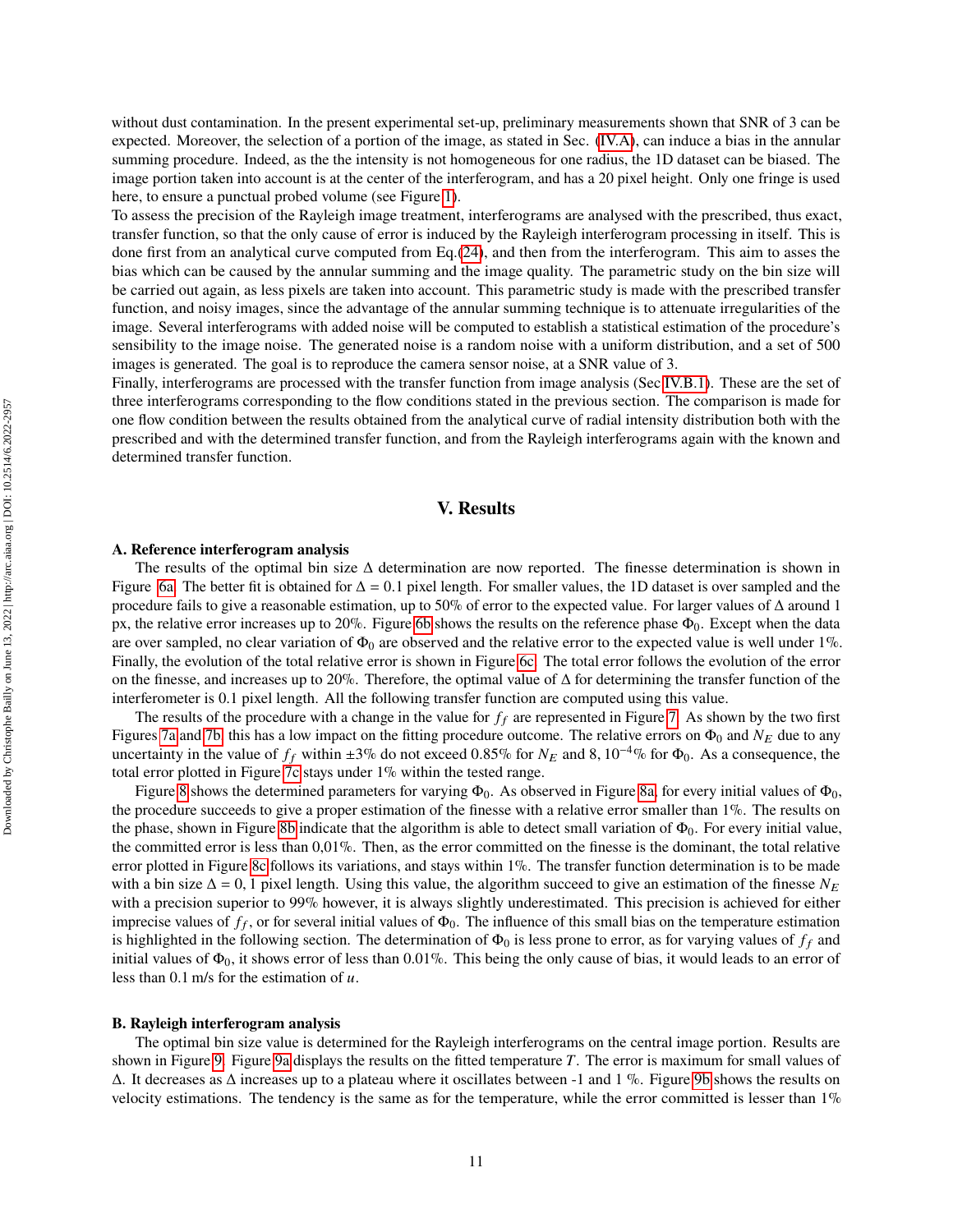<span id="page-11-0"></span>

**(a) : Determined finesse; - -: Relative error (b) : Determined** Φ0**; - -: Relative error**



**(c) Total relative error**

## **Fig. 6 Fitted parameters of the interferogram transfer function for varying bin size and their relative error**

for all values of Δ. Finally, the total error is plotted in Figure [9c.](#page-14-0) For Δ between 0,6 and 1,8 pixel length (maximum tested here), the total error on T and u (calculated with  $e = \sqrt{(\Delta u/u)^2 + (\Delta T/T)^2})$  does not exceed 1%. Therefore, the following analyses are performed with  $\Delta=0,8$ .

Table [1](#page-11-1) displays the results of the procedure applied to three flow conditions. The procedure is carried out first from the analytical curve from Eq. [\(24\)](#page-8-0) and then from the interferogram. Each is also computed with the already known transfer function, and the determined transfer function. As expected, the procedure is more precise in using the analytical curve. With the known transfer function, the flow features are perfectly retrieved. Using the determined transfer function, the error on the velocity is less that 0,1 m/s and the error on the temperature is of the order of 0,5 K. The image treatment induces a small bias in the flow parameters estimation. Indeed, with the known transfer function, the error on the velocity is up to 0,5 m/s and 0,4 K for the temperature. Using the determined transfer function the error on the temperature is of the same order, 0,6 K at maximum and no clear difference is observed for the velocity. Note that both the velocity and temperature are slightly underestimated in each case.

<span id="page-11-1"></span>

|                  | <b>Transfer function</b> | $u$ amb (m/s)   | $T$ amb $(K)$ | $u$ jet (m/s) | $T$ jet $(K)$ | $u$ jet <sub>2</sub> (m/s) | $\text{jet}_2 \text{ (K)}$ |
|------------------|--------------------------|-----------------|---------------|---------------|---------------|----------------------------|----------------------------|
| Analytical curve | Known                    |                 | 293           | 260           | 293           | 261                        | 293                        |
|                  | Identified               | $-1,25.10^{-2}$ | 292,4         | 259,9         | 292,5         | 260,9                      | 292,5                      |
| Interferogram    | Known                    | $-0.31$         | 293.04        | 259,5         | 292.6         | 260,57                     | 292,68                     |
|                  | Identified               | $-0.41$         | 292,5         | 259,69        | 292.4         | 260,69                     | 292,44                     |

**Table 1 Results of the fitting procedure from analytical curve and image processing for three flow conditions**

The error committed on the fitting procedure when noise is present on the image is assessed. The procedure is carried out with the known transfer function so that there is no other cause of error than the image treatment and the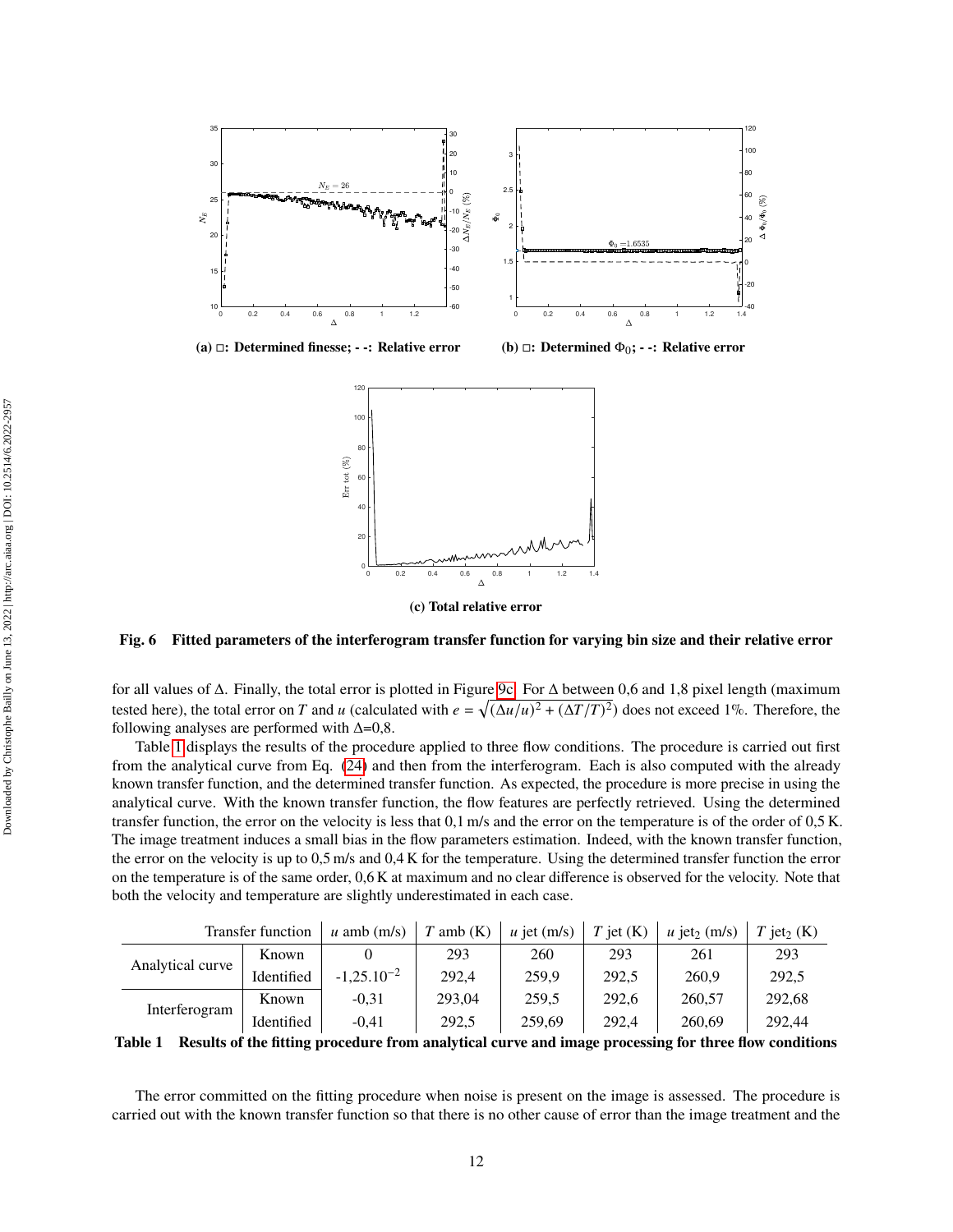<span id="page-12-0"></span>

**(a) : Determined finesse; - -: Relative error**

**(b) : Determined** Φ0**; - -: Relative error**



**(c) Total relative error**

## Fig. 7 Fitted parameters of the interferogram transfer function for varying focal length  $f_f$  and their relative **error**

quality of the image. Results are shown in Figure [10.](#page-15-0) It displays histogram of the relative error on the temperature, velocity and the total relative error, for 500 interferograms with random noise. There is a Gaussian distribution of error on the temperature, centred between -2 and -1  $\%$ . The error on the velocity is centred on 0  $\%$ , even though there is a slight tendency to the underestimation of the velocity, up to  $-1\%$ . Figure [10c](#page-15-0) highlights the fact that the interferograms are processed with enough precision so that the total error does not exceed 2% for the 4/5 of the interferograms.

#### **VI. Conclusion**

A post processing routine has been developed for the analysis of Fabry-Pérot interferograms. This aimed to analyse the signal from Rayleigh scattering applied to a free flow. These interferograms were analysed with a least-square minimization, and the transfer function of the aforementioned interferometer. The precision of the post processing routine was assessed from synthetics interferograms, for both the instrument transfer function and Rayleigh scattered light. This first allowed to establish a baseline of the maximum achievable precision for the interferometer transfer function, which is less than 1% error for the finesse and of the order of 0.01% error for the phase. Then, flow velocity and temperature were estimated from synthetic Rayleigh interferograms, using the already known and determined transfer function of the instrument. For both case the procedure succeed to give proper estimations, with precision up to 0.5 K and 0.4 m/s. Random noise was added to the Rayleigh interferogram to simulate experimental interferograms and assess the robustness of the routine. It was assessed on numerous interferograms, and the total relative error does not exceeded 4%. The procedure will be used on experimental interferogram to asses the experimental error.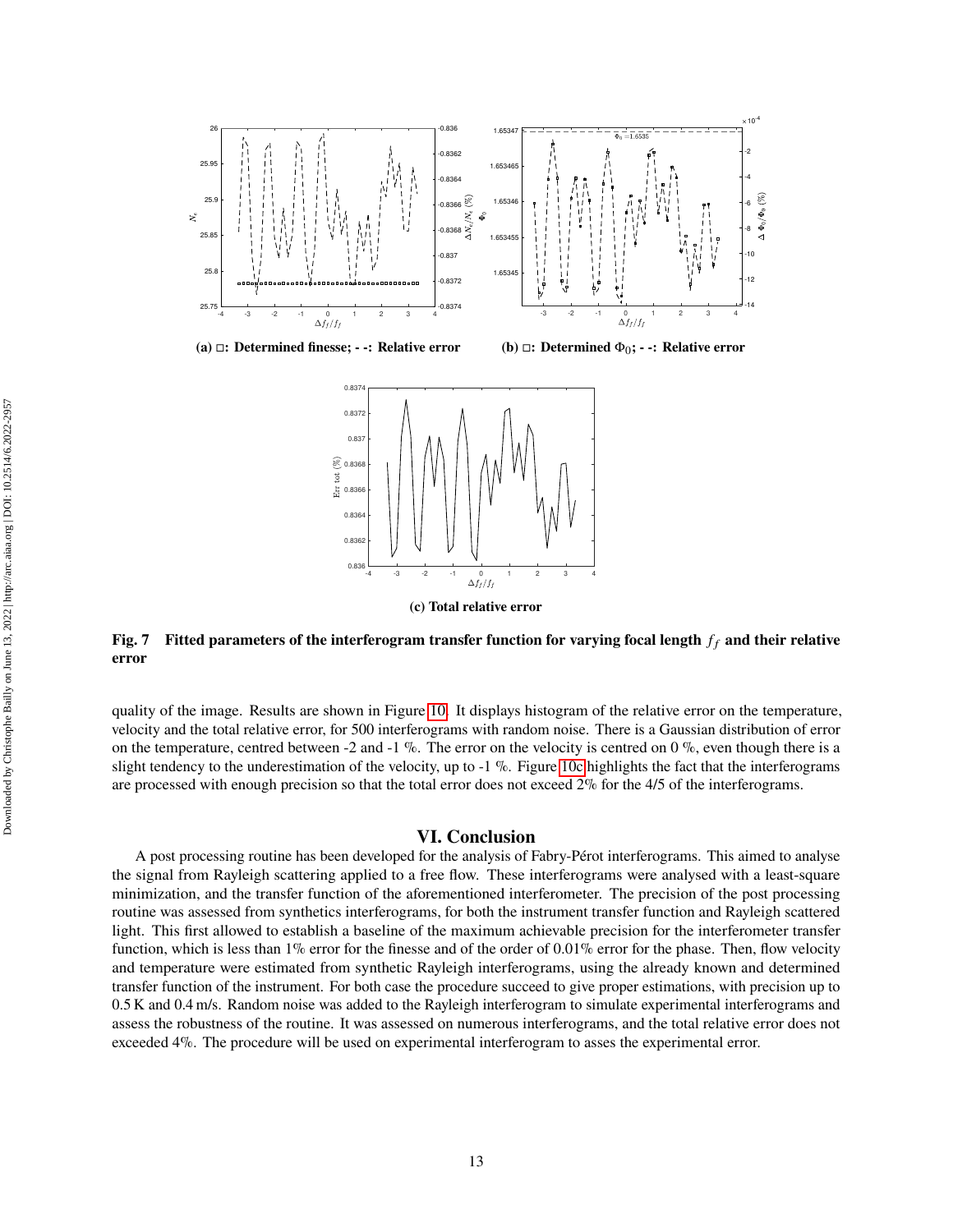<span id="page-13-0"></span>

**(a) : Determined finesse; - -: Relative error**

**(b) : Determined** Φ0**; - -: Relative error**



**(c) Total relative error**

## **Fig. 8** Fitted parameters of the interferogram transfer function for varying  $Φ_0$  and their relative error

## **Acknowledgements**

This work was performed within the framework of the industrial chair ARENA (ANR-18-CHIN-0004-01) co-financed by Safran Aircraft Engines and the French National Research Agency (ANR), and in the framework of the Labex CeLyA (ANR-10-LABX-0060) of the Université de Lyon, within the program "Investissements d'Avenir" (ANR-16-IDEX-0005) operated by the French National Research Agency (ANR).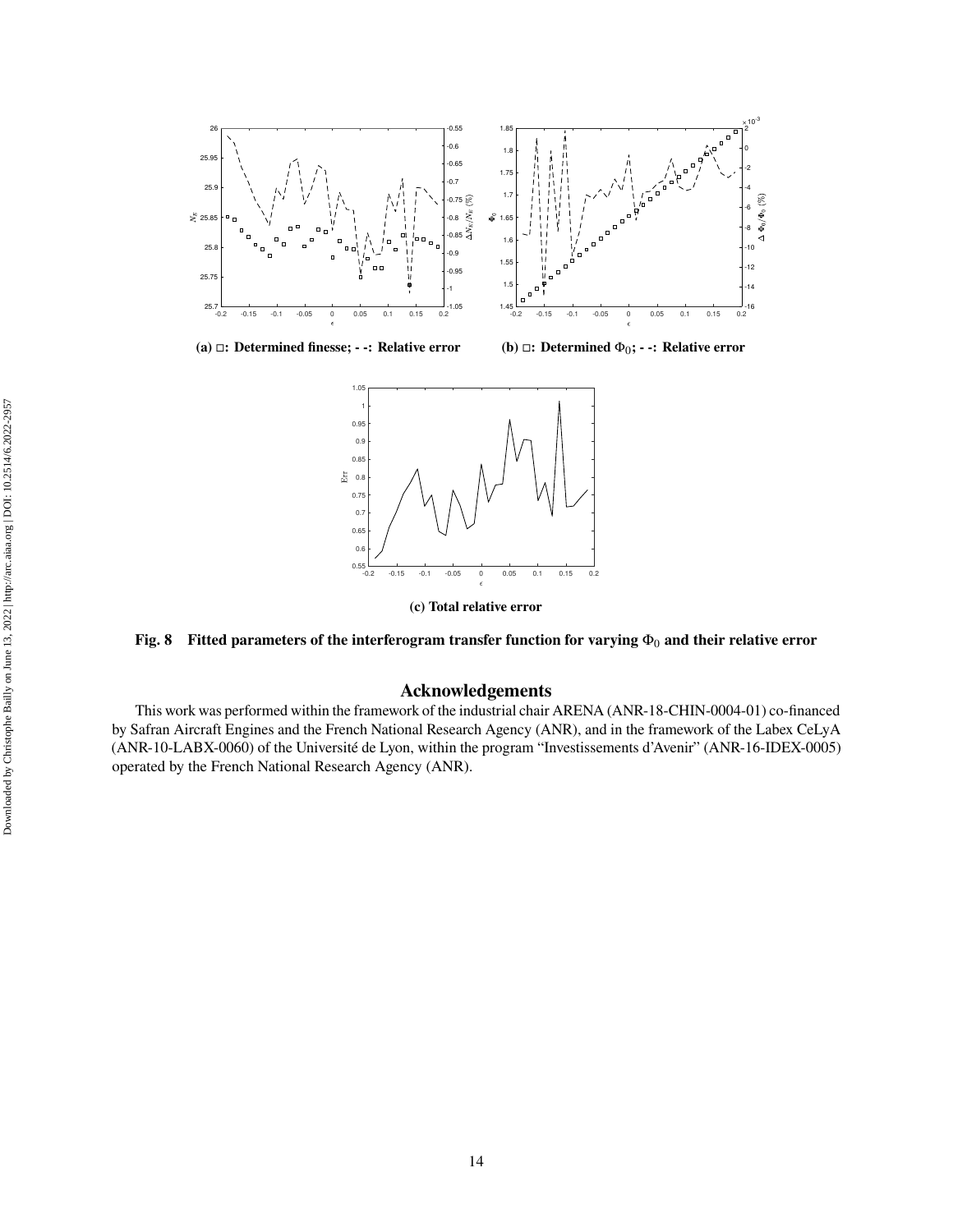<span id="page-14-0"></span>

**Fig. 9 Fitted parameters of the Rayleigh interferogram for varying bin size and their relative error**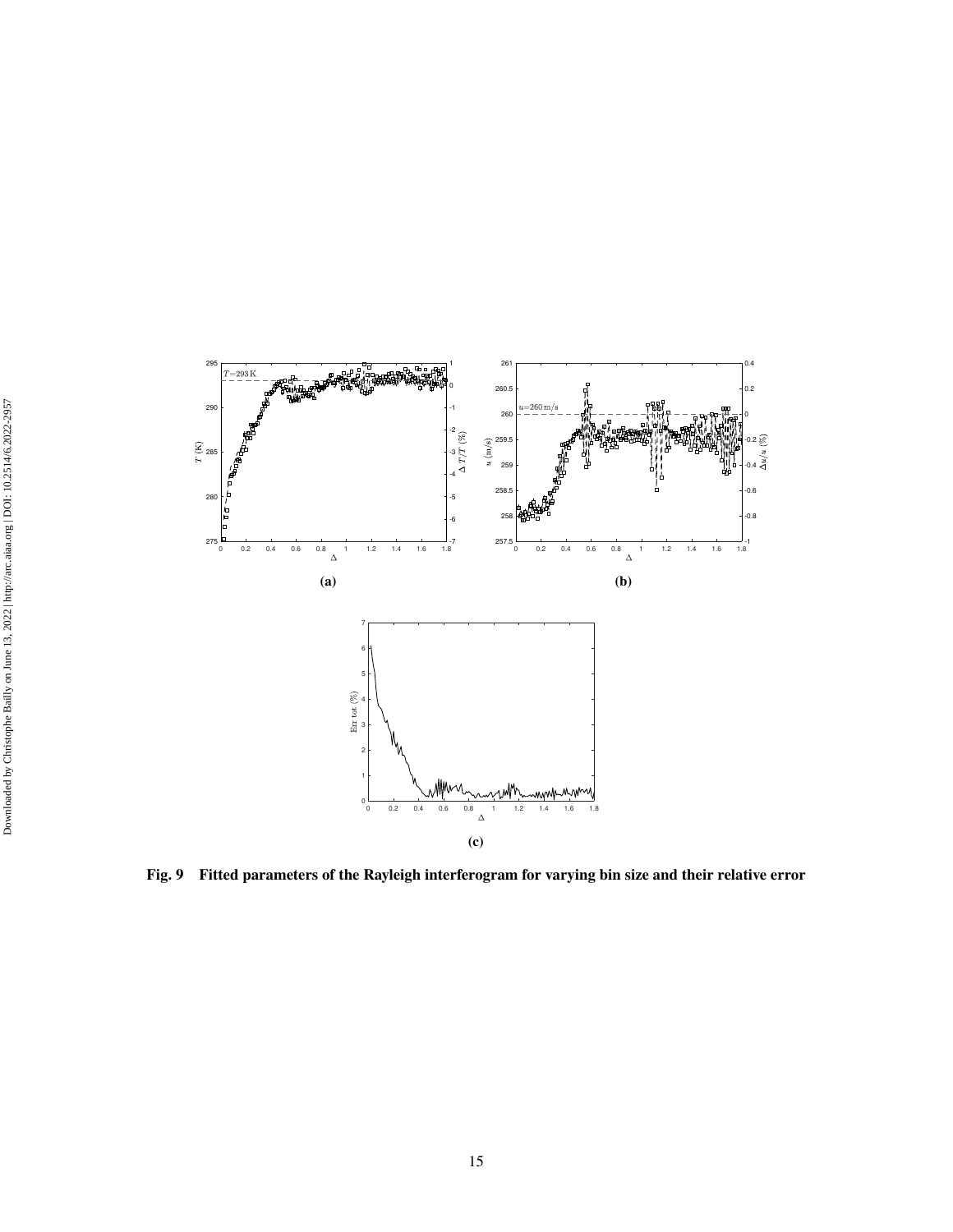<span id="page-15-0"></span>

**Fig. 10 Histograms of the relative error on T, U and total relative error for noisy data.**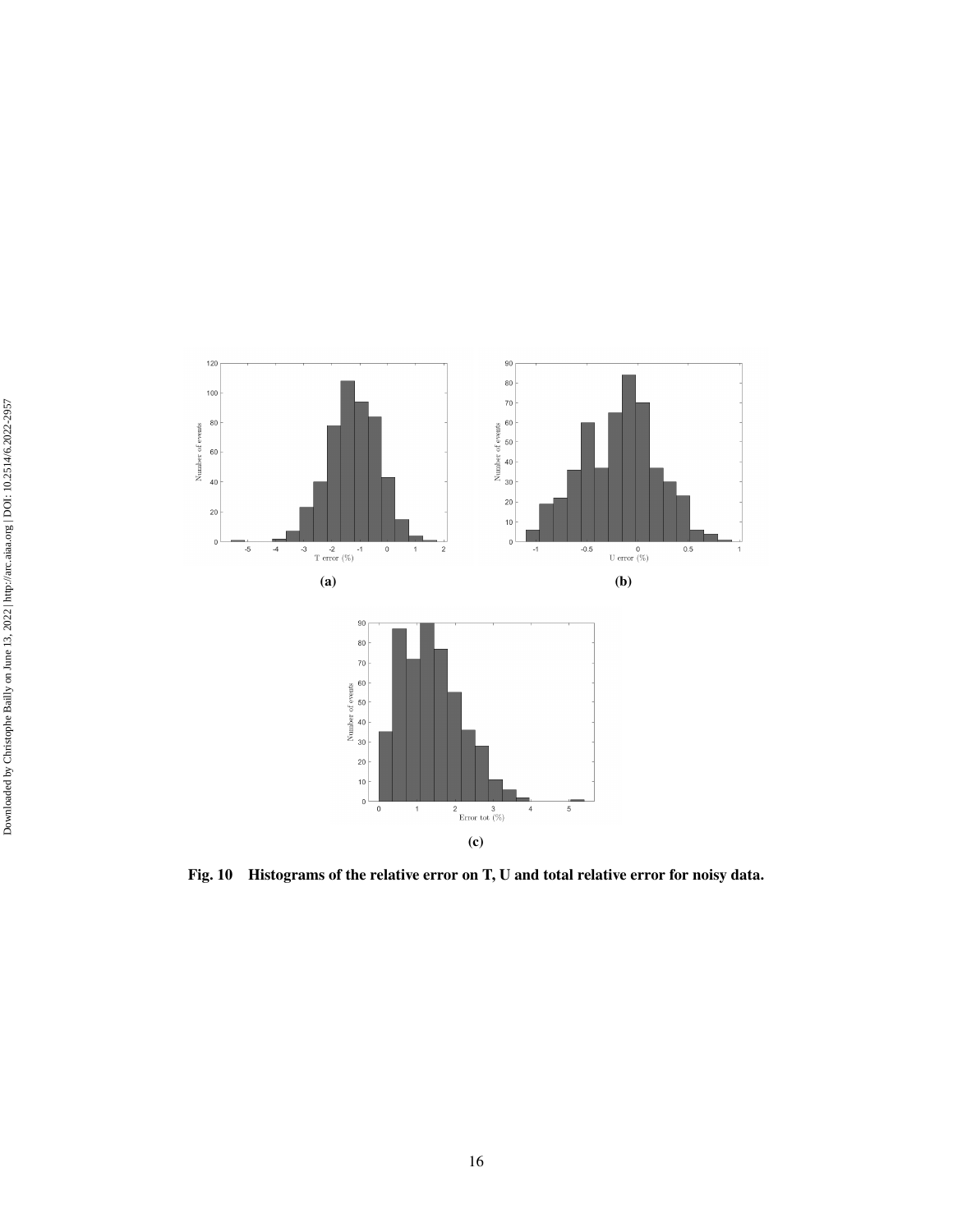## **References**

- <span id="page-16-0"></span>[1] Panda, J., "Spectrally-resolved Rayleigh scattering to measure velocity, temperature, density, and density fluctuations in high-speed flows," *Exp. Fluids*, Vol. 61, No. 3, 2020, pp. 1–16. [https://doi.org/10.1007/s00348-020-2903-2,](https://doi.org/10.1007/s00348-020-2903-2) URL [https://doi.org/10.1007/s00348-020-2903-2.](https://doi.org/10.1007/s00348-020-2903-2)
- <span id="page-16-5"></span>[2] Mielke, A. F., "Development of a Molecular Rayleigh Scattering Diagnostic for Simultaneous Time-Resolved Measurement of Temperature, Velocity, and Density," 2008, p. 185.
- [3] Panda, J., and Seasholtz, R., "Velocity and temperature measurement in supersonic free jets using spectrally resolved Rayleigh scattering," *37th Aerosp. Sci. Meet. Exhib.*, American Institute of Aeronautics and Astronautics, Reston, Virigina, 1999, pp. AIAA 99–0296. [https://doi.org/10.2514/6.1999-296,](https://doi.org/10.2514/6.1999-296) URL [http://arc.aiaa.org/doi/10.2514/6.1999-296.](http://arc.aiaa.org/doi/10.2514/6.1999-296)
- [4] Mercier, B., Castelain, T., Jondeau, E., and Bailly, C., "Density fluctuations measurement by rayleigh scattering using a single photomultiplier," *AIAA J.*, Vol. 56, No. 4, 2018, pp. 1310–1316. [https://doi.org/10.2514/1.J056507.](https://doi.org/10.2514/1.J056507)
- [5] Fagan, A. F., Clem, M. M., and Elam, K. A., "Improvement in rayleigh scattering measurement accuracy," *50th AIAA Aerosp. Sci. Meet. Incl. New Horizons Forum Aerosp. Expo.*, , No. January, 2012. [https://doi.org/10.2514/6.2012-1060.](https://doi.org/10.2514/6.2012-1060)
- <span id="page-16-1"></span>[6] Chen, L., Yang, F. R., Su, T., Bao, W. Y., Yan, B., Chen, S., and Li, R. B., "High sampling-rate measurement of turbulence velocity fluctuations in Mach 1.8 Laval jet using interferometric Rayleigh scattering," *Chinese Phys. B*, Vol. 26, No. 2, 2017. [https://doi.org/10.1088/1674-1056/26/2/025205.](https://doi.org/10.1088/1674-1056/26/2/025205)
- <span id="page-16-2"></span>[7] Cutler, A. D., Rein, K., Roy, S., Danehy, P. M., and Jiang, N., "100-kHz Interferometric Rayleigh Scattering for multi-parameter flow measurements," *Opt. Express*, Vol. 28, No. 3, 2020, p. 3025. [https://doi.org/10.1364/oe.380934.](https://doi.org/10.1364/oe.380934)
- [8] Estevadeordal, J., Jiang, N., Cutler, A. D., Felver, J. J., Slipchenko, M. N., Danehy, P. M., Gord, J. R., and Roy, S., "Highrepetition-rate interferometric rayleigh scattering for flow-velocity measurements," *Appl. Phys. B Lasers Opt.*, Vol. 124, No. 3, 2018, pp. 1–6. [https://doi.org/10.1007/s00340-018-6908-y,](https://doi.org/10.1007/s00340-018-6908-y) URL [http://dx.doi.org/10.1007/s00340-018-6908-y.](http://dx.doi.org/10.1007/s00340-018-6908-y)
- <span id="page-16-3"></span>[9] Bivolaru, D., Cutler, A., and Danehy, P., "Spatially- and Temporally-resolved Multi-parameter Interferometric Rayleigh Scattering," 2011, pp. 1–10. [https://doi.org/10.2514/6.2011-1293.](https://doi.org/10.2514/6.2011-1293)
- <span id="page-16-4"></span>[10] Mercier, B., Jondeau, E., Castelain, T., Ozawa, Y., Bailly, C., and Comte-Bellot, G., "High frequency temperature fluctuation measurements by Rayleigh scattering and constant-voltage cold-wire techniques," *Exp. Fluids*, Vol. 60, No. 7, 2019. [https://doi.org/10.1007/s00348-019-2753-y,](https://doi.org/10.1007/s00348-019-2753-y) URL [https://doi.org/10.1007/s00348-019-2753-y.](https://doi.org/10.1007/s00348-019-2753-y)
- <span id="page-16-6"></span>[11] Seasholtz, R. G., Buggele, A. E., and Reeder, M. F., "Flow measurements based on Rayleigh scattering and Fabry-Perot interferometer," *Opt. Lasers Eng.*, Vol. 27, No. 6, 1997, pp. 543–570. [https://doi.org/10.1016/S0143-8166\(96\)00063-2.](https://doi.org/10.1016/S0143-8166(96)00063-2)
- <span id="page-16-7"></span>[12] Coakley, M. M., Roesler, F. L., Reynolds, R. J., and Nossal, S., "Fabry–Perot CCD annular-summing spectroscopy: study and implementation for aeronomy applications," *Appl. Opt.*, Vol. 35, No. 33, 1996, p. 6479. [https://doi.org/10.1364/ao.35.006479.](https://doi.org/10.1364/ao.35.006479)
- <span id="page-16-8"></span>[13] Miles, R. B., Lempert, W. R., and Forkey, J. N., "Laser Rayleigh scattering," *Meas. Sci. Technol.*, Vol. 12, No. 5, 2001. [https://doi.org/10.1088/0957-0233/12/5/201.](https://doi.org/10.1088/0957-0233/12/5/201)
- <span id="page-16-9"></span>[14] Tenti, G., Boley, C. D., and Desai, R. C., "On the Kinetic Model Description of Rayleigh–Brillouin Scattering from Molecular Gases," *Can. J. Phys.*, Vol. 52, No. 4, 1974, pp. 285–290. [https://doi.org/10.1139/p74-041,](https://doi.org/10.1139/p74-041) URL [http://www.nrcresearchpress.](http://www.nrcresearchpress.com/doi/10.1139/p74-041) [com/doi/10.1139/p74-041.](http://www.nrcresearchpress.com/doi/10.1139/p74-041)
- <span id="page-16-10"></span>[15] Gu, Z., Witschas, B., van de Water, W., and Ubachs, W., "Rayleigh–Brillouin scattering profiles of air at different temperatures and pressures," *Appl. Opt.*, Vol. 52, No. 19, 2013, p. 4640. [https://doi.org/10.1364/AO.52.004640,](https://doi.org/10.1364/AO.52.004640) URL [https://www.](https://www.osapublishing.org/abstract.cfm?URI=ao-52-19-4640) [osapublishing.org/abstract.cfm?URI=ao-52-19-4640.](https://www.osapublishing.org/abstract.cfm?URI=ao-52-19-4640)
- <span id="page-16-11"></span>[16] Mielke, A. F., Elam, K. A., and Sung, C.-J., "Rayleigh scattering diagnostic for measurement of velocity and density fluctuation spectra," *40th AIAA Aerosp. Sci. Meet. Exhib.*, , No. January 2006, 2006, pp. 1–15. [https://doi.org/10.2514/6.2002-827.](https://doi.org/10.2514/6.2002-827)
- <span id="page-16-12"></span>[17] Mielke, A. F., Seasholtz, R. G., Elam, K. A., and Panda, J., "Time-average measurement of velocity, density, temperature, and turbulence velocity fluctuations using Rayleigh and Mie scattering," *Exp. Fluids*, Vol. 39, No. 2, 2005, pp. 441–454. [https://doi.org/10.1007/s00348-005-0990-8,](https://doi.org/10.1007/s00348-005-0990-8) URL [http://link.springer.com/10.1007/s00348-005-0990-8.](http://link.springer.com/10.1007/s00348-005-0990-8)
- <span id="page-16-13"></span>[18] Vaughan, J. M., *The Fabry–Perot Interferometer*, Routledge, 2017. [https://doi.org/10.1201/9780203736715,](https://doi.org/10.1201/9780203736715) URL [https:](https://www.taylorfrancis.com/books/9781351410519) [//www.taylorfrancis.com/books/9781351410519.](https://www.taylorfrancis.com/books/9781351410519)